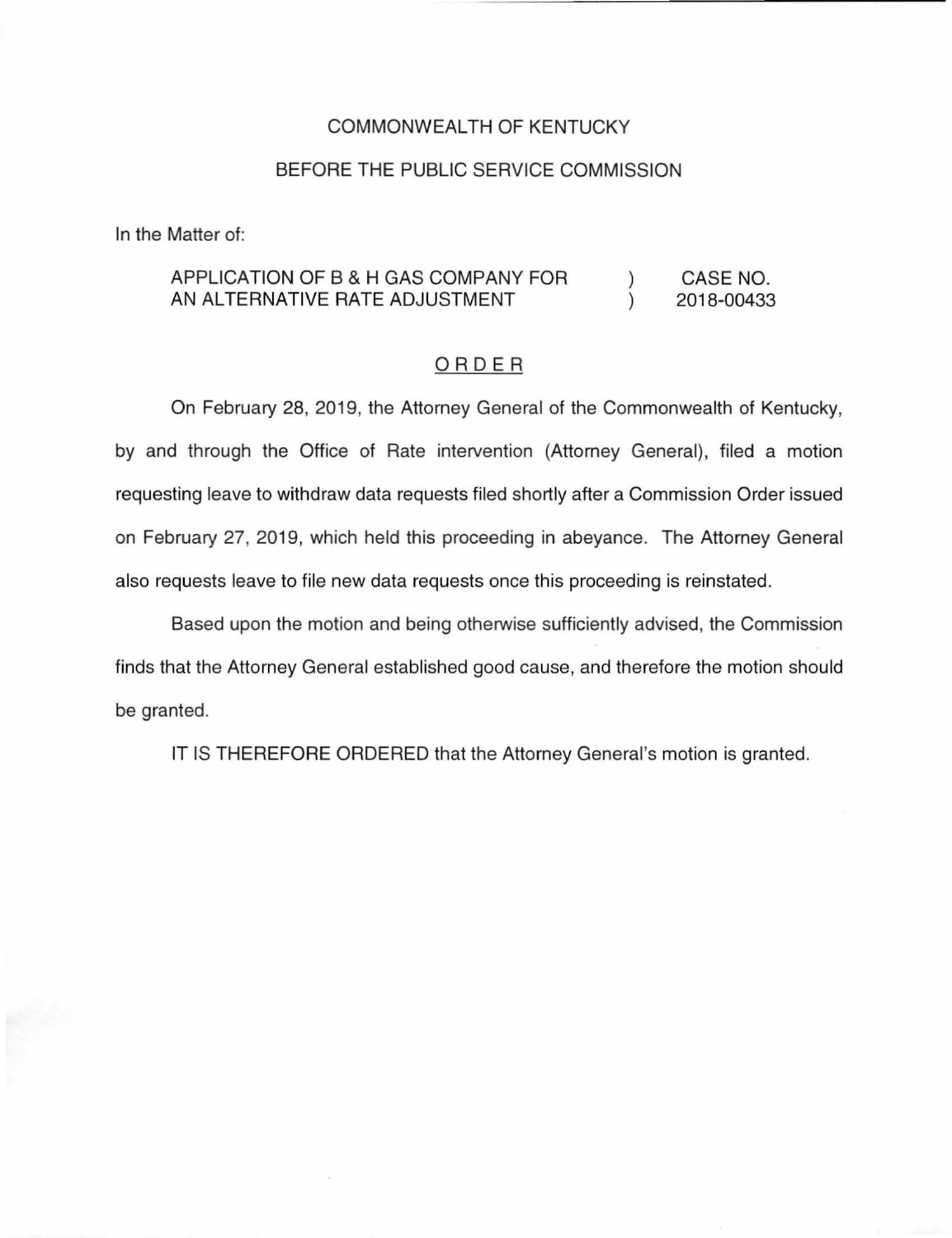By the Commission

**ENTERED** MAR 05 2019 KENTUCKY PUBLIC<br>SERVICE COMMISSION

ATTEST: uxan **TOR Executive Director** 

Case No. 2018-00433